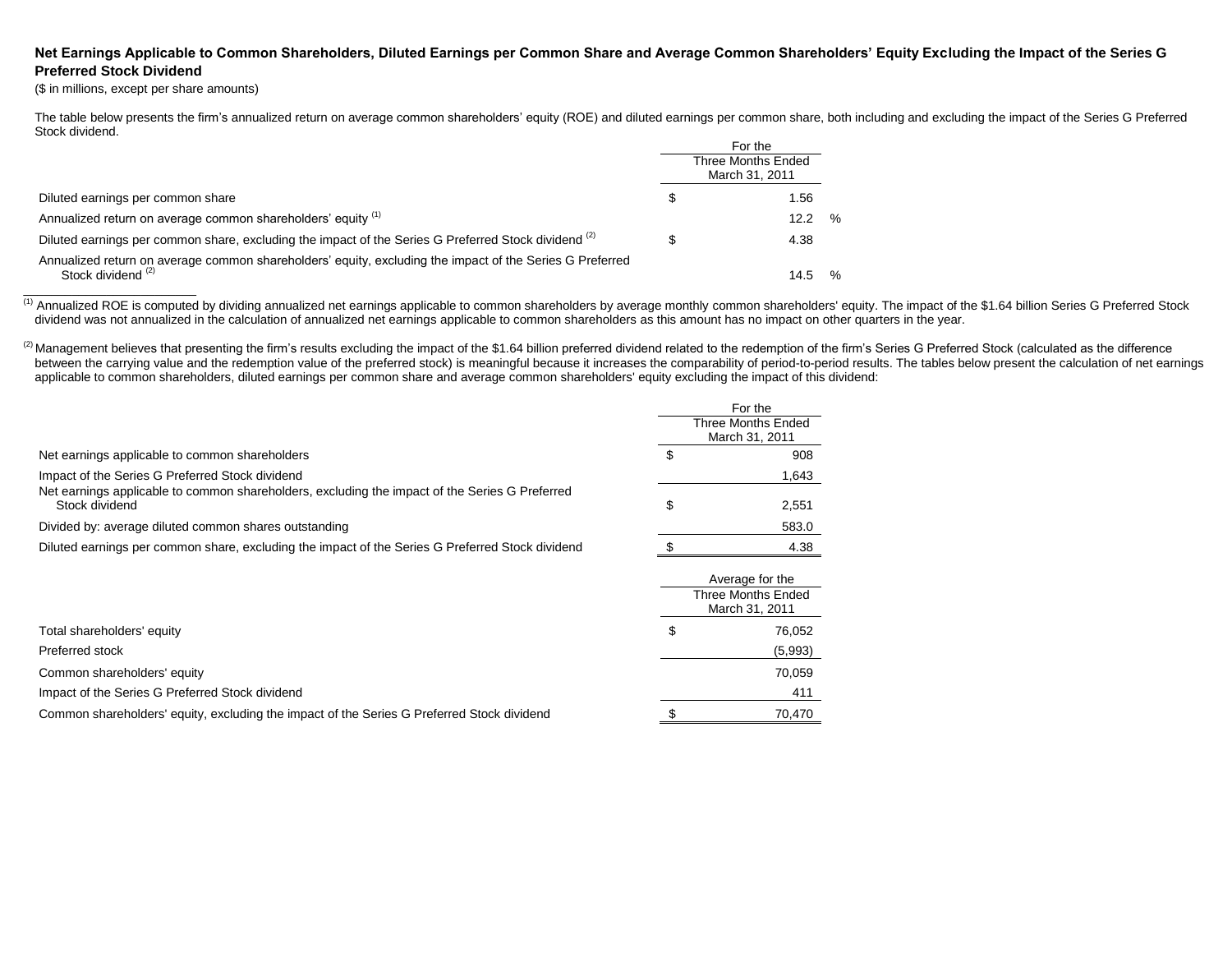## **Effective Income Tax Rate Excluding the Impact of the U.K. Bank Payroll Tax and the SEC Settlement**

## (\$ in millions)

The effective income tax rate for the first quarter of 2011 was 32.3%, compared with 32.7% for 2010, which excluded the impact of the \$465 million U.K. bank payroll tax and the \$550 million SEC settlement, substantially all of which was non-deductible. Management believes that presenting the firm's effective income tax rate for 2010 excluding the impact of these items is meaningful as excluding them increases the comparability of period-to-period results. Including the impact of these items, the effective income tax rate was 35.2% for 2010. The table below presents the calculation of the effective income tax rate excluding the impact of these amounts:

|                                     |                              |          |                  | For the                  |          |  |
|-------------------------------------|------------------------------|----------|------------------|--------------------------|----------|--|
|                                     | Year Ended December 31, 2010 |          |                  |                          |          |  |
|                                     | Provision<br>Pre-tax         |          | Effective income |                          |          |  |
|                                     |                              | earnings | for taxes        |                          | tax rate |  |
| As reported                         |                              | 12.892   |                  | 4.538                    | 35.2%    |  |
| Add back:                           |                              |          |                  |                          |          |  |
| Impact of the U.K. bank payroll tax |                              | 465      |                  | $\overline{\phantom{0}}$ |          |  |
| Impact of the SEC settlement        |                              | 550      |                  |                          |          |  |
| As adjusted                         |                              | 13,907   |                  | 4,544                    | 32.7%    |  |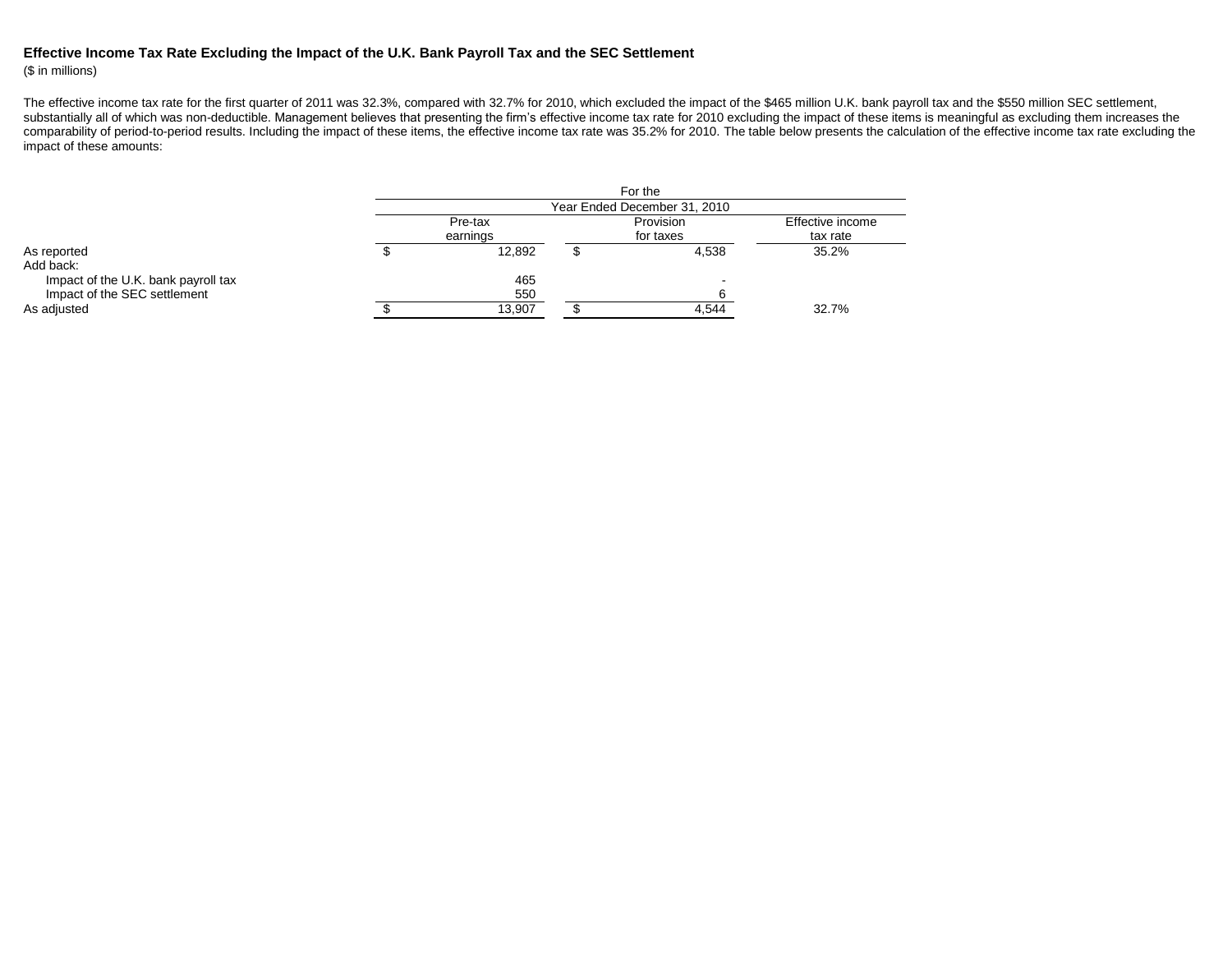## **Adjusted Assets, Adjusted Leverage Ratio, Tangible Book Value Per Common Share and Tier 1 Common Ratio**

(\$ in millions, except per share amounts)

\_\_\_\_\_\_\_\_\_\_\_\_\_\_\_\_\_\_\_\_\_\_

The table below presents information on the firm's assets, shareholders' equity, leverage ratios, book value per common share and Tier 1 common ratio:

|                                                                                                                   | As of |               |    |                  |               |
|-------------------------------------------------------------------------------------------------------------------|-------|---------------|----|------------------|---------------|
|                                                                                                                   |       | March<br>2011 |    | December<br>2010 |               |
| Total assets                                                                                                      |       |               | \$ | 911,332          |               |
| Adjusted assets <sup>(1)</sup>                                                                                    |       |               |    | 588,927          |               |
| Total shareholders' equity                                                                                        |       | 72,469        |    | 77,356           |               |
| Leverage ratio $(2)$                                                                                              |       |               |    | 11.8             | $\mathsf{x}$  |
| Adjusted leverage ratio <sup>(3)</sup>                                                                            |       |               |    | 7.6              | $\mathbf{x}$  |
| Common shareholders' equity                                                                                       | \$    | 69,369        | \$ | 70,399           |               |
| Tangible common shareholders' equity (4)                                                                          |       | 64,131        |    | 64,877           |               |
| Book value per common share (b)<br>Book value per common share, excluding the impact of the Series G              | \$    | 129.40        | \$ | 128.72           |               |
| Preferred Stock dividend (4) (5)                                                                                  |       | 132.46        |    | N.A.             |               |
| Tangible book value per common share (4) (5)<br>Tangible book value per common share, excluding the impact of the |       | 119.63        |    | 118.63           |               |
| Series G Preferred Stock dividend (4) (5)                                                                         |       | 122.69        |    | N.A.             |               |
| Risk-weighted assets (RWAs) <sup>(6)</sup>                                                                        |       |               | \$ | 444,290          |               |
| Tier 1 common ratio <sup>(7)</sup>                                                                                |       | 12.8          | %  | 13.3             | $\frac{0}{0}$ |

(1) Adjusted assets equals total assets less (i) low-risk collateralized assets generally associated with the firm's secured client financing transactions and federal funds sold and (ii) cash and securities segregated for regulatory and other purposes. The table below presents the reconciliation of total assets to adjusted assets:

|                     |                                                                                            | As of         |    |                  |
|---------------------|--------------------------------------------------------------------------------------------|---------------|----|------------------|
|                     |                                                                                            | March<br>2011 |    | December<br>2010 |
| <b>Total assets</b> |                                                                                            |               | \$ | 911,332          |
|                     | Deduct: Securities borrowed<br>Securities purchased under agreements to resell and federal |               |    | (166, 306)       |
|                     | funds sold                                                                                 |               |    | (188, 355)       |
| Add:                | Financial instruments sold, but not yet purchased, at fair value                           |               |    | 140,717          |
|                     | Less derivative liabilities                                                                |               |    | (54, 730)        |
|                     | Subtotal                                                                                   |               |    | 85,987           |
|                     | Deduct: Cash and securities segregated for regulatory and other purposes                   |               |    | (53, 731)        |
| Adjusted assets     |                                                                                            |               |    | 588,927          |